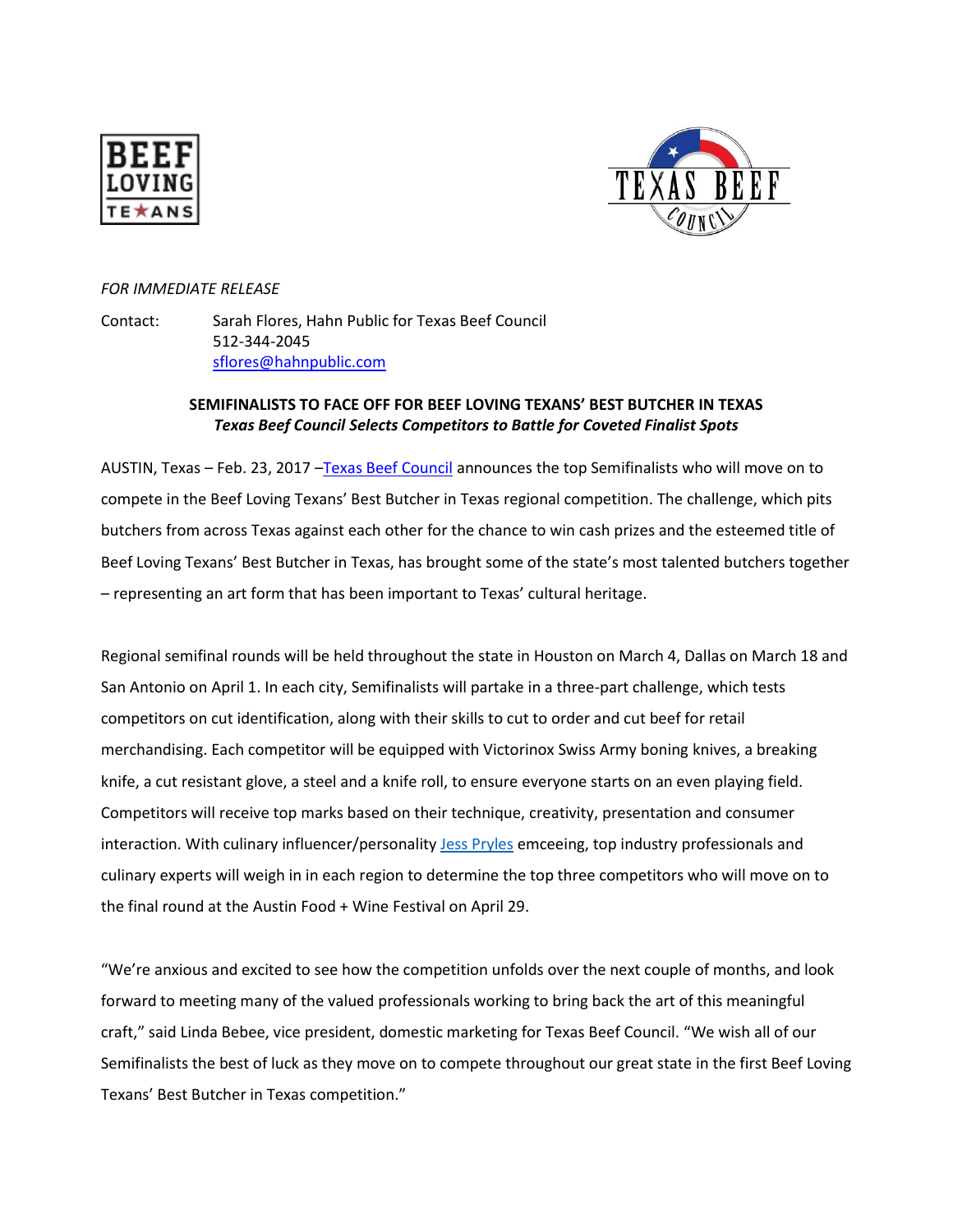# **Semifinalists are as follows**:

| Eddie Behrends, Angelo State University     | Hunter Dieringer, H-E-B                |
|---------------------------------------------|----------------------------------------|
| Bryan Butler, Salt & Time Butcher Shop      | Eric Fuller, United Supermarkets       |
| Vincent Mawson, Costco Wholesale            | Shawn Knowles, Old Town Market         |
| Mark DeWitt, H-E-B                          | Jordan Kyle, H-E-B                     |
| Michael Majkszak, Majkszak Meat Market      | Matt Peterson, Matador Meat & Wine     |
| Evelio Morales Jr., Casino Grocery & Market | Adam Stone, Local Yocal Farm-to-Market |
| JoeNathan Muras, Lone Star Provisions       | Hector White, Eastside Choice Meats    |

In each regional semifinal city, Texas Beef Council has partnered with culinary schools to host the events, including The Art Institute of Houston, El Centro College in Dallas and St. Philip's College in San Antonio. Additionally, the beef cuts yielded from each round will be donated to local food banks and their partner agencies, to provide meals for those in need.

The three winners from each regional competition will come out on top as Finalists, return home with a \$2,500 cash prize and a seat on the Beef Loving Texans' Best Butcher Council. During the Austin Food + Wine Festival on April 29, Finalists will compete for the bragging rights of being crowned the rarest in all the land. The Best Butcher in Texas will receive an additional \$5,000 grand prize, a knife set courtesy of Victorinox Swiss Army from their Fibrox Pro Cutlery line as well as inclusion in a one full-page co-branded ad in Texas Monthly.

Created to celebrate Texans' pride in tradition, Beef Loving Texans' Best Butcher in Texas competition will allow the best of the best butchers to showcase their skills. In line with Beef Loving Texans' value of tradition, the competition will also explore the different aspects of beef butchery that remain a key element in Texas' cultural heritage. For more information, visit [BeefLovingTexans.com/best-butcher-in](http://beeflovingtexans.com/best-butcher-in-texas/)[texas/.](http://beeflovingtexans.com/best-butcher-in-texas/)

#### **About Beef Loving Texans**

Beef Loving Texans is Texas Beef Council's consumer brand created to share unique recipes, stories, cooking and shopping tips and expert nutrition information. The Beef Loving Texans brand celebrates the pride and values deeply rooted in Texans through family, community and tradition. More information on the mission of Beef Loving Texans can be found at [BeefLovingTexans.com.](http://www.beeflovingtexans.com/)